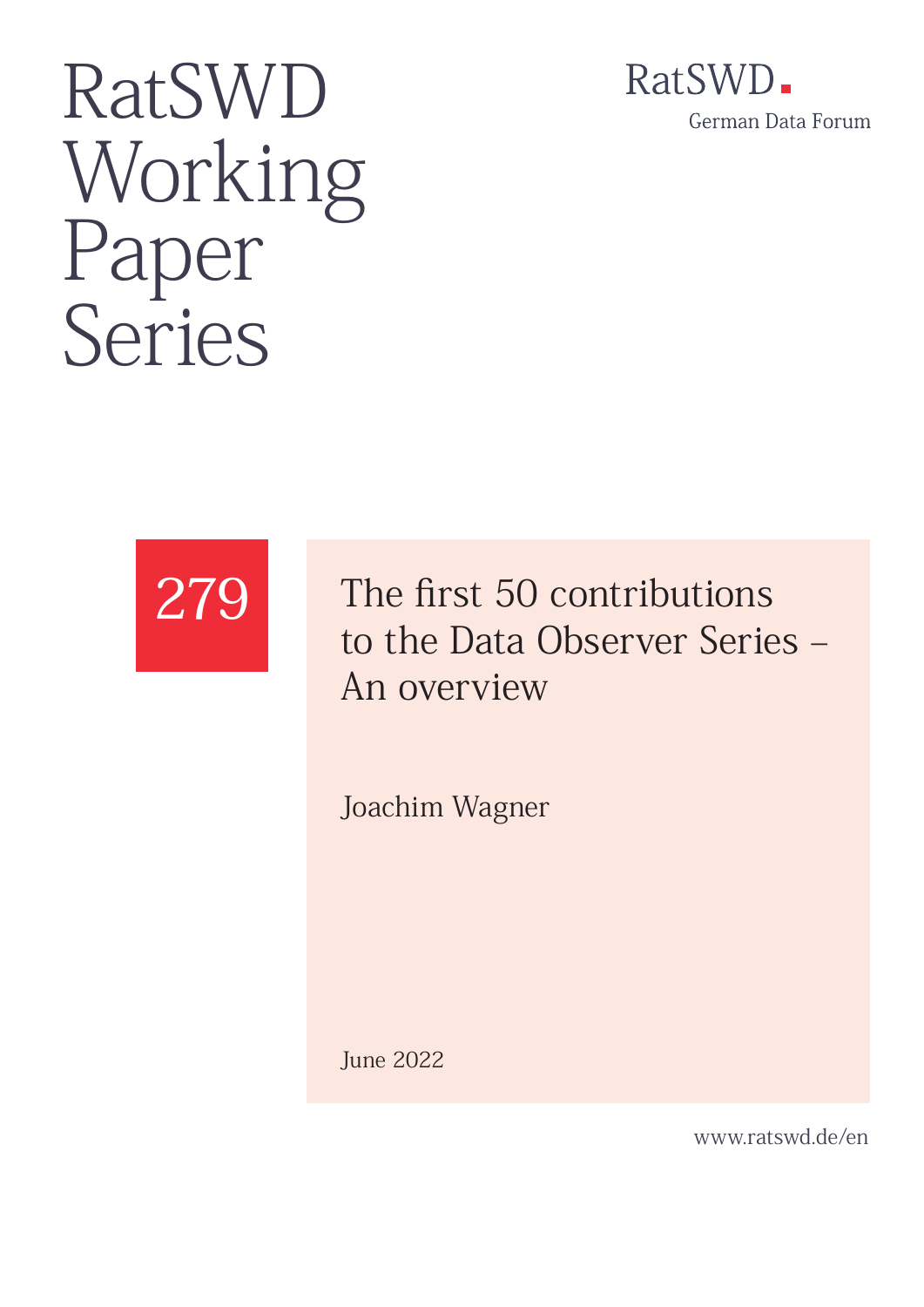### Working Paper Series of the German Data Forum (RatSWD)

The RatSWD Working Papers series was launched at the end of 2007. The online series is exclusively publishing conceptual and historical works dealing with the organization of the German statistical infrastructure and research infrastructure in the social, behavioral, and economic sciences. Papers that appear in the series deal primarily with the organization of Germany's official statistical system, government agency research, and academic research infrastructure, as well as directly with the work of the German Data Forum (RatSWD). Papers, addressing the aforementioned topics in other countries as well as supranational aspects are particularly welcome.

RatSWD Working Papers are non-exclusive, which means that there is nothing to prevent you from publishing your work in another venue as well: all papers can and should also appear in professionally, institutionally, or locally specialized journals.

The views expressed in the RatSWD Working Papers are exclusively the opinions of their authors and not those of the German Data Forum (RatSWD). Its funding organisations have not influenced the publications.

**The RatSWD Working Papers series is edited by the chair of the German Data Forum (RatSWD):**

since 2020 Monika Jungbauer-Gans 2014–2020 Regina T. Riphahn 2009–2014 Gert G. Wagner 2007–2008 Heike Solga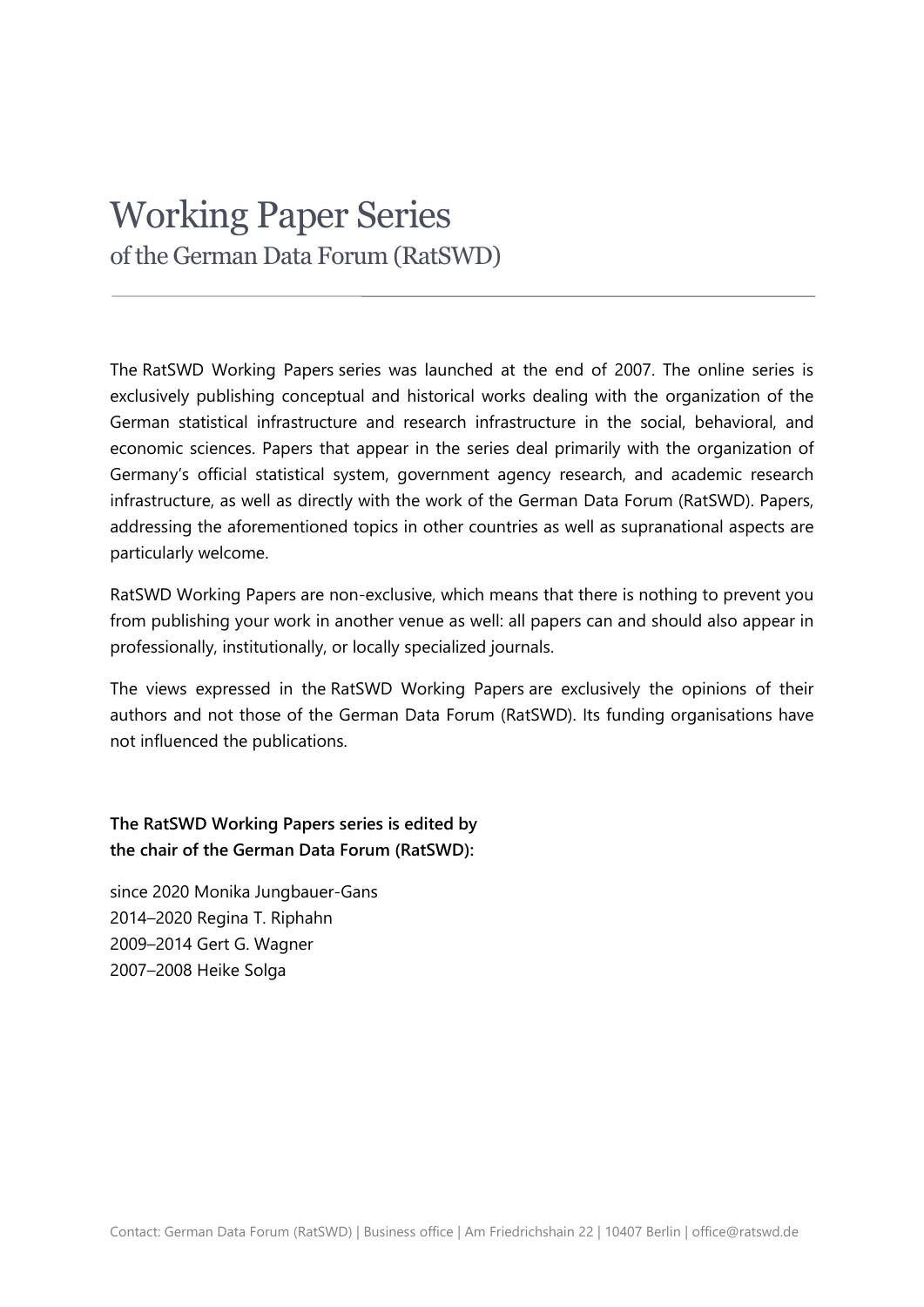## The first 50 contributions to the Data Observer Series – An overview

Joachim Wagner

#### **June 2022**

<https://doi.org/10.17620/02671.79>

**Contact:** Joachim Wagner | [wagner@leuphana.de](mailto:wagner@leuphana.de)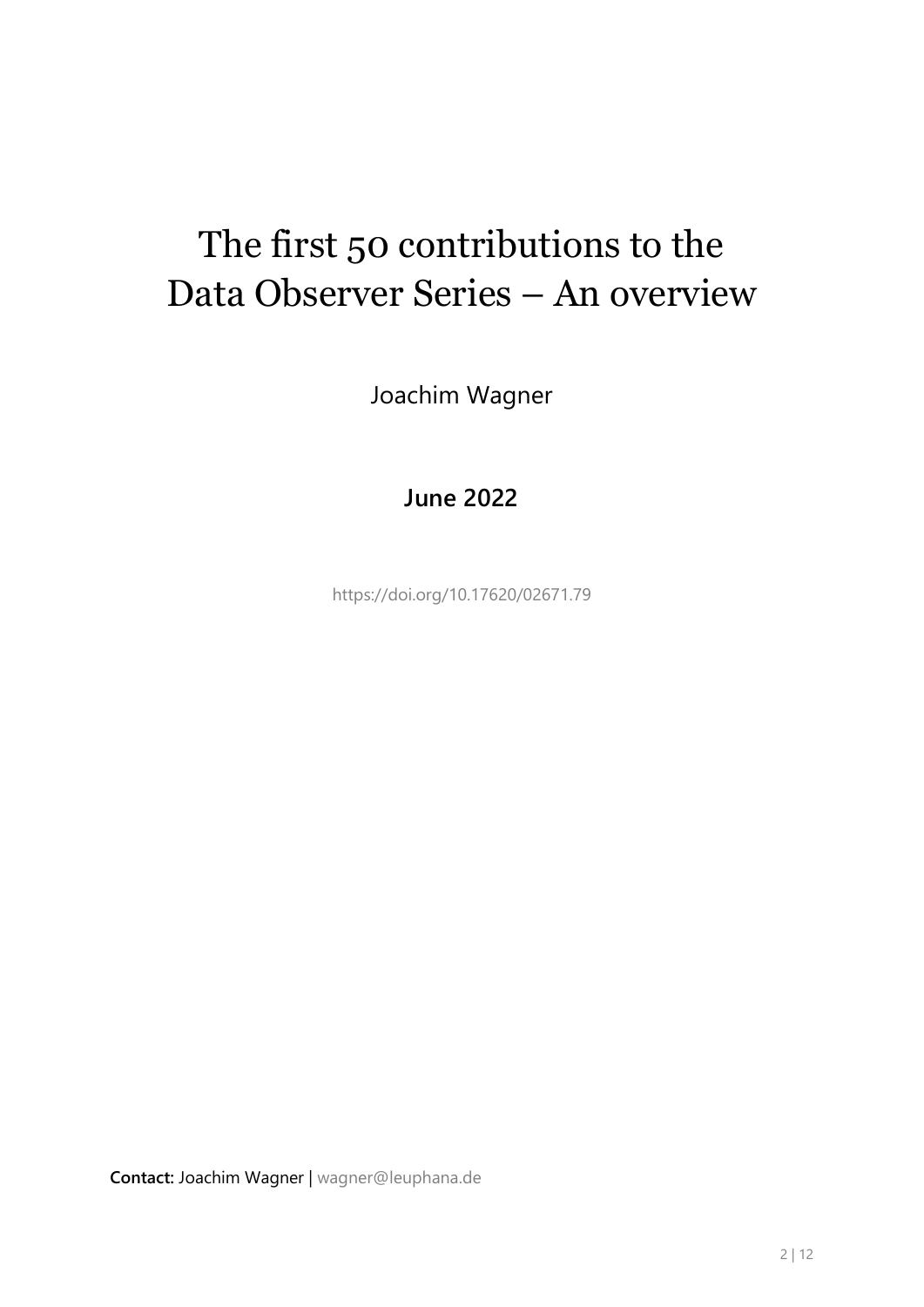#### **1. Introduction**

-

Starting in issue 1 of volume 236 (2016), the Jahrbücher für Nationalökonomie und Statistik / Journal of Economics and Statistics publish a special section entitled Data Observer.<sup>[1](#page-3-0)</sup> Contributions to this series describe data that can be used in empirical research in economics, and in the social sciences in general. While most of these data sets are micro data at the level of individuals, households, or firms (including linked employer-employee data sets), cross section and time series data at an aggregate level are covered as well. The purpose of the contributions to this section is to describe the information that is available in the data sets, to give examples of topics investigated with the data, and to inform readers how to access these data for their own research. The contributions are written by experts who often were in charge of collecting or building the data sets. Furthermore, papers in the series portray the research data centers and data service centers of data producing institutions that allow academic researchers to work with (mostly confidential) micro data for individuals and firms.

This note gives a short overview of the first 50 contributions to the Data Observer series that were published between [2](#page-3-1)016 and 2022.<sup>2</sup> 21 papers deal with data on individuals or household, 12 with data on establishments or enterprises, 2 with linked employer-employee data, 9 cover aggregate data for regions or countries, 3 look at other data, and 3 papers introduce research data centers or data service centers that provide data. Table 1 lists all contributions by the broad categories.

<span id="page-3-0"></span><sup>1</sup> This section continues the European Data Watch series that was published in Schmollers Jahrbuch / Journal of Applied Social Science Studies from 2000 to 2015. For a survey of the 111 contributions to this series see Wagner (2015).

<span id="page-3-1"></span><sup>2</sup> For an overview (in German) of the contributions published during the first five years see Wagner (2020b).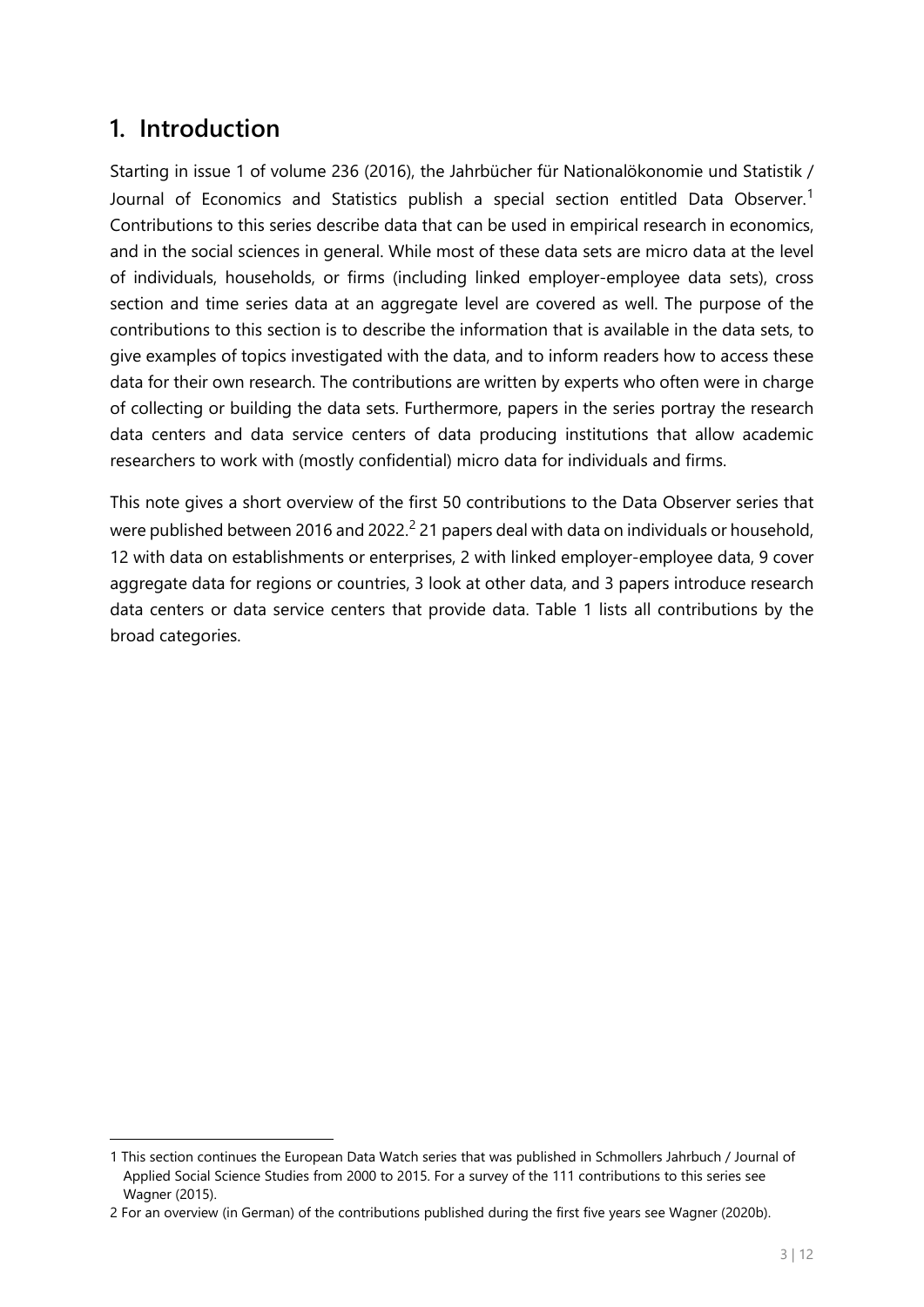#### **Table 1: Contributions to the Data Observer Series in the Journal of Economics and Statistics**

| RESEARCH DATA CENTERS AND DATA SERVICE CENTERS                                                                      |                               |  |
|---------------------------------------------------------------------------------------------------------------------|-------------------------------|--|
| The Research Data Center PIAAC at GESIS                                                                             | Perry und Ramstedt (2016)     |  |
| The Research Data Centre of the Halle Institute for Economic Research (FDZ-<br>IWH)                                 | Lang und Kuttig (2017)        |  |
| German Record Linkage Center (GRLC)                                                                                 | Antoni und Schnell (2019)     |  |
| DATA ON INDIVIDUALS AND HOUSEHOLDS                                                                                  |                               |  |
| National Education Panel Study (NEPS)                                                                               | Fuß et al. (2016)             |  |
| Register Data on Voluntary Unemployment Insurance                                                                   | Hofmann et al. (2016)         |  |
| German Doctoral Candidates and Doctoral Holders Study (ProFile)                                                     | Lange et al. (2017)           |  |
| Panel Data on Training Activities - Voucher Recipients and Eligible Employees of<br>the Program Bildungsprämie      | Görlitz und Tamm (2017)       |  |
| Financial Incentives on Weight Loss (RWI-Obesity)                                                                   | Eilers und Pilny (2018)       |  |
| The Administrative Wage and Labor Market Flow Panel                                                                 | Stüber und Seth (2019)        |  |
| The German Socio-Economic Panel (SOEP)                                                                              | Goebel et al. (2019)          |  |
| PASS-ADIAB - Linked Survey and Administrative Data for Research on<br>Unemployment and Poverty                      | Antoni und Bethmann<br>(2019) |  |
| Early Childhood Education and Care Quality in the Socio-Economic Panel (SOEP)<br>- the K <sup>2</sup> ID-SOEP Study | Börsch-Supan et al. (2020)    |  |
| SHARE-RV: Linked Data to Study Aging in Germany                                                                     | Börsch-Supan et al. (2020)    |  |
| Statutory Pension Insurance Accounts and Divorce: A New Scientific Use File                                         | Keck et al. (2020)            |  |
| The German Twin Family Panel (TwinLife)                                                                             | Lang et al. (2020)            |  |
| HILDA: Australian Household Panel Data                                                                              | Watson and Wooden<br>(2021)   |  |
| <b>BAuA Working Time Survey</b>                                                                                     | Wöhrmann et al. (2021)        |  |
| Green-SÖP: The Socio-ecological Panel Survey: 2012-2016                                                             | Klick et al. (2021)           |  |
| Data for Migration Research from the German Socio-Economic Panel                                                    | Jacobsen et al. (2021)        |  |
| SOEP-RV: Linking German SOEP Data tp Pension Records                                                                | Lüthen et al. (2022)          |  |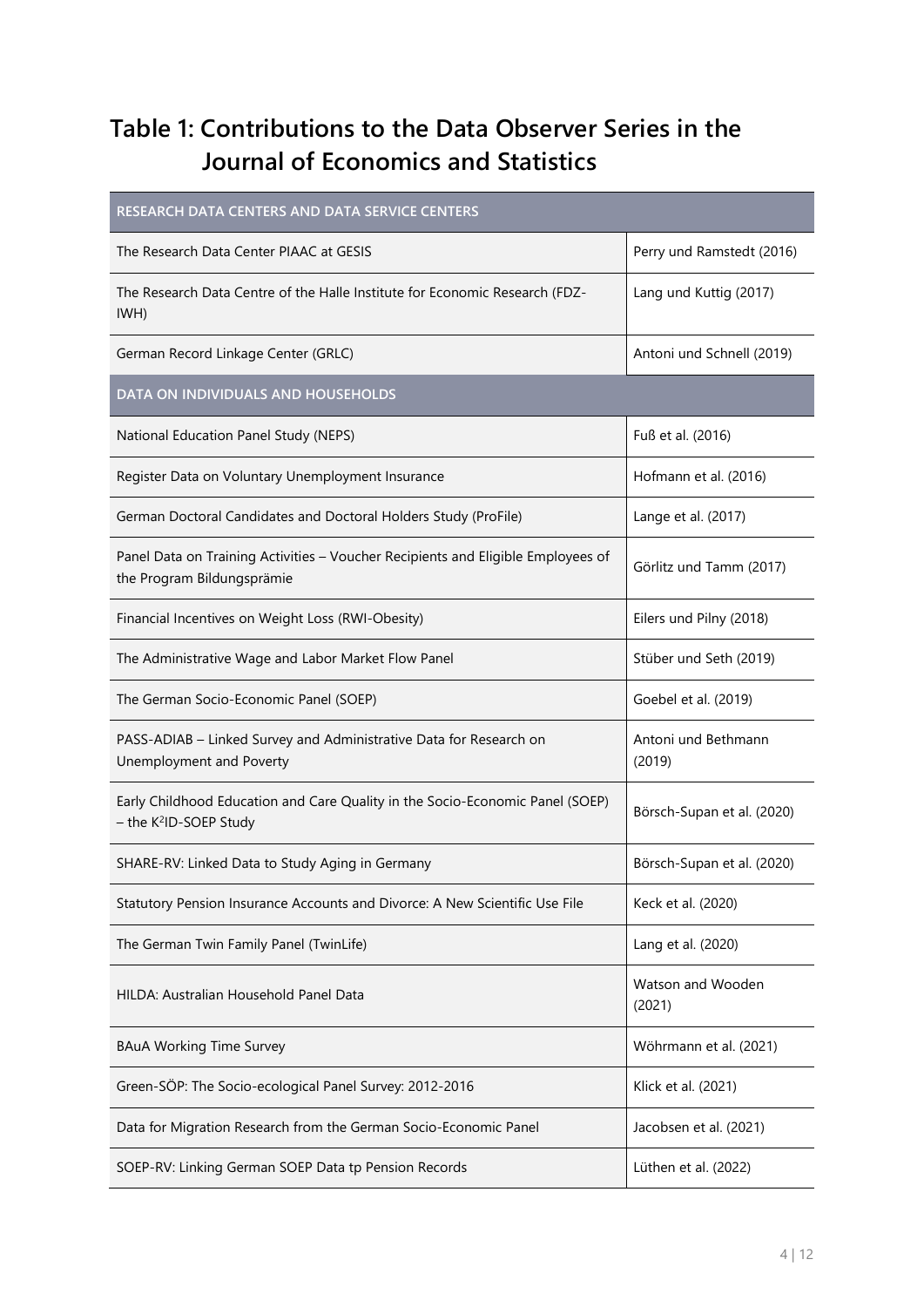| The Swiss Household Panel (SHP)                                           | Tillmann et al. (aop)                 |
|---------------------------------------------------------------------------|---------------------------------------|
| The Social Sustainability Barometer 2027 - 2019                           | Matjeko and Sommer (aop)              |
| Data on Digital Transformation in the German SOEP                         | Fedorets et al. (aop)                 |
| The DeZIM panel on migrants in Germany                                    | Dollmann et al. (aop)                 |
| DATA ON FIRMS (ESTABLISHMENTS AND ENTERPRISES)                            |                                       |
| The Establishment History Panel                                           | Eberle und Schmucker<br>(2017)        |
| The ZEW ICT Survey                                                        | Bertschek (2018)                      |
| The German Management and Organizational Practices (GMOP) Survey          | Laible und Görg (2019)                |
| The Micro Data Linking-Panel: A Combined Firm Dataset                     | Leppert (2020)                        |
| Transaction Data for Germany's Exports and Imports of Goods               | <b>Wagner (2020a)</b>                 |
| Marmonization of the ifo Business Survey's Micro Data                     | Link (2020)                           |
| Data for Mittelstand Compnies in Germany at the IfM Bonn                  | Schlömer-Laufen und<br>Schneck (2020) |
| The Top 100 Companies Panel Database                                      | Buchwald et al. (2021)                |
| A Dataset for Blockholders in US-Listed Firms                             | Harries (aop)                         |
| Combined Business Tax Statistics for Germany                              | Buchner et al. (aop)                  |
| Establishments in the COVID-19 crisis in Germany                          | Bellmann et al. (aop)                 |
| Supplementary questions in the ifo Business Survey                        | Demmelhuber et al. (aop)              |
| LINKED EMPLOYER-EMPLOYEE DATA                                             |                                       |
| The Linked Employer-Employee Study of the Socio-Economic Panel (SOEP-LEE) | Weinhardt et al. (2017)               |
| The Linked Personnel Panel (LPP)                                          | Ruf et al. (2020)                     |
| DATA FOR REGIONS UND COUNTRIES                                            |                                       |
| The German Time Series Dataset, 1934 - 2012                               | Rahlf (2016)                          |
| Exporter and Importer Dynamics Database for Germany                       | <b>Wagner (2016)</b>                  |
| RWI-GEO-GRID: Socio-economic data on grid level                           | Breidenbach und Eilers<br>(2018)      |
| Ifo World Economic Survey (WES)                                           | <b>Boumans und Garnitz</b><br>(2017)  |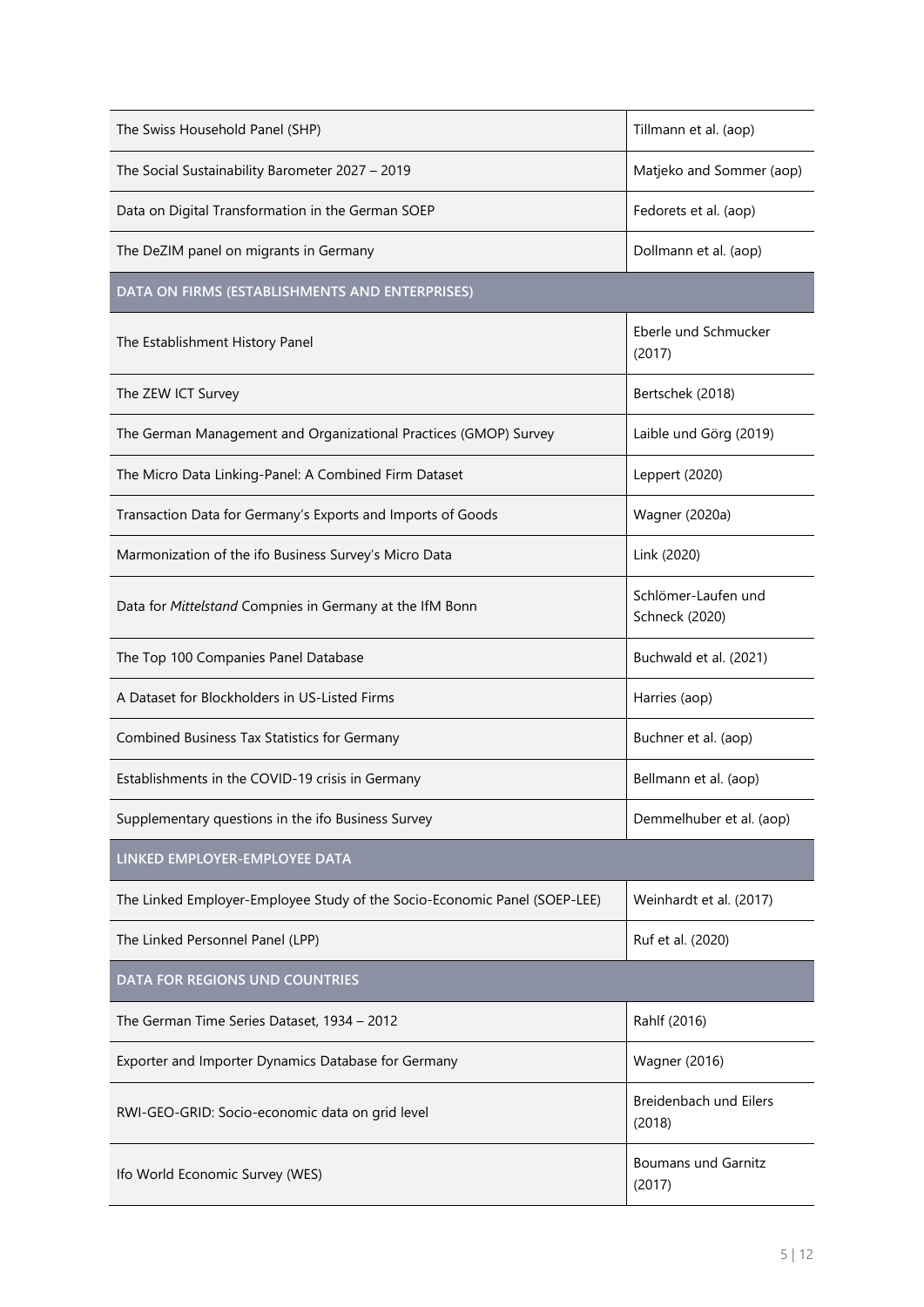| Population Projection for Germany 2015 - 2050 on Grid Level (RWI-GEO-GRID-<br>POP-Forecast) | Breidenbach et al. (2019)            |
|---------------------------------------------------------------------------------------------|--------------------------------------|
| The KOF Globalisation Index                                                                 | Haelg (2020)                         |
| Regional Real Estate Price Indices for Germany, 2008 - 2019: RWI-GEO-REDEX                  | Klick und Schaffner (2021)           |
| <b>Business Concentration Data for Germany</b>                                              | Heidorn und Weche (2021)             |
| IOER Monitor: Data on Settlement and Open Space in Germany                                  | Meinel et al. (2022)                 |
| <b>OTHER DATA</b>                                                                           |                                      |
| Survey Data in the Role of Universities in the German Regional Innovation<br>System         | Warnecke (2018)                      |
| Industry Conversion Tables for German Firm-Level Data                                       | Dierks et al. (2020)                 |
| Tracking the Rise of Robots: The IFR Database                                               | Jurkat, Klump and<br>Schneider (aop) |

#### **Remark:** All contributions are available free of charge at

https://www.degruyter.com/journal/key/jbnst/html?lang=en (aop) refers to contributions that are available "ahead of print" before inclusion in a printed issue.

All contributions to the *Data Observer* section are available free of charge from the website of the *Jahrbücher für Nationalökonomie und Statistik / Journal of Economics and Statistics:* [https://www.degruyter.com/journal/key/jbnst/html?lang=en.](https://www.degruyter.com/journal/key/jbnst/html?lang=en)

Those who are interested in contributing to this series are encouraged to contact the editorin-charge, Joachim Wagner, by sending a mail to [wagner@leuphana.de.](mailto:wagner@leuphana.de)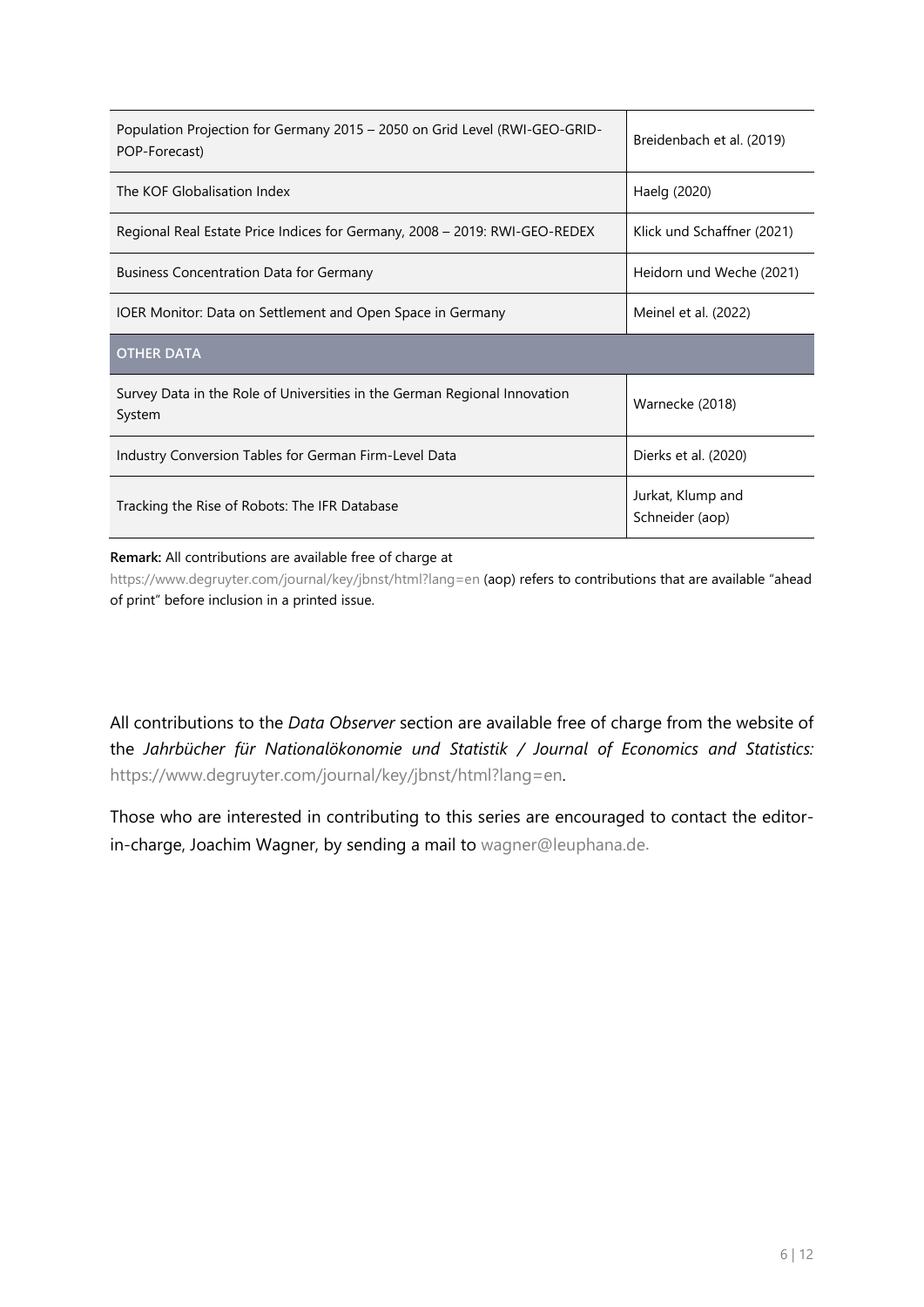#### **References**

**Antoni, Manfred und Arne Bethmann** (2019): PASS-ADIAB – Linked Survey and Administrative Data for Research on Unemployment and Poverty. Jahrbücher für Nationalökonomie und Statistik / Journal of Economics and Statistics 239 (4), 747-756.

**Antoni, Manfred und Rainer Schnell** (2019): The Past, Present and Future of the German Record Linkage Center (GRLC). Jahrbücher für Nationalökonomie und Statistik / Journal of Economics and Statistics 239 (2), 319-331.

**Bertschek, Irene, Jörg Ohnemus und Steffen Viete** (2018): The ZEW ICT Survey 2002 to 2015: Measuring the Digital Transformation in German Firms. Jahrbücher für Nationalökonomie und Statistik / Journal of Economics and Statistics 238 (1),87-99.

**Bellmann, Lutz et al.** (aop): Establishments in the Covid-19-Crisis (BeCovid) – A high – frequency establishment survey to monitor the impact of the Covid-19 pandemic. Jahrbücher für Nationalökonomie und Statisitk / Journal of Economics and Statistics (in press).

**Börsch-Supan, Axel et al.** (2020): SHARE-RV: Linked Data to Study Aging in Germany. Jahrbücher für Nationalökonomie und Statistik / Journal of Economics and Statistics 240 (1), 121-132.

**Boumans, Dorine und Johanna Garbitz** (2017): Ifo World Economic Survey Database – An International Economic Expert Survey. Jahrbücher für Nationalökonomie und Statistik / Journal of Economics and Statistics 237 (1), 71-80.

**Breidenbach, Philipp und Lea Eilers** (2018): RWI-GEO-GRID: Socio-economic data on the grid level. Jahrbücher für Nationalökonomie und Statistik / Journal of Economics and Statistics 238 (6), 609-616.

**Breidenbach, Philipp, Matthias Kaeding und Sandra Schaffner** (2019): Population Projection for Germany 2015-2050 on Grid Level (RWI-GEO-GRID-POP-Forecast). Jahrbücher für Nationalökonomie und Statistik / Journal of Economics and Statistics 239 (4), 733-745.

**Buchner, Michael et al.** (aop): Combined Business Tax Statistics 2016 of the Federal Statistical Office of Germany – A Micro Data Set for Scientific Use. Jahrbücher für Nationalökonomie uns Statisitk / Journal of Economics and Statistics (in press).

**Buchwald, Achim et al.** (2021): The Top 100 Companies Panel Database. Five Decades if Aggregate Concentration Surveys in Germany. Jahrbücher für Nationalökonomie und Statistik / Journal of Economics and Statistics 241 (5/6), 787-800.

**Demmelhuber, Katrin, Stefan Sauer and Klaus Wohlrabe** (aop): Beyond the Business Climate: Supplementary questions in the ifo Business Survey. Jahrbücher für Nationalökonomie und Statistik / Journal of Economics and Statitistics (in press).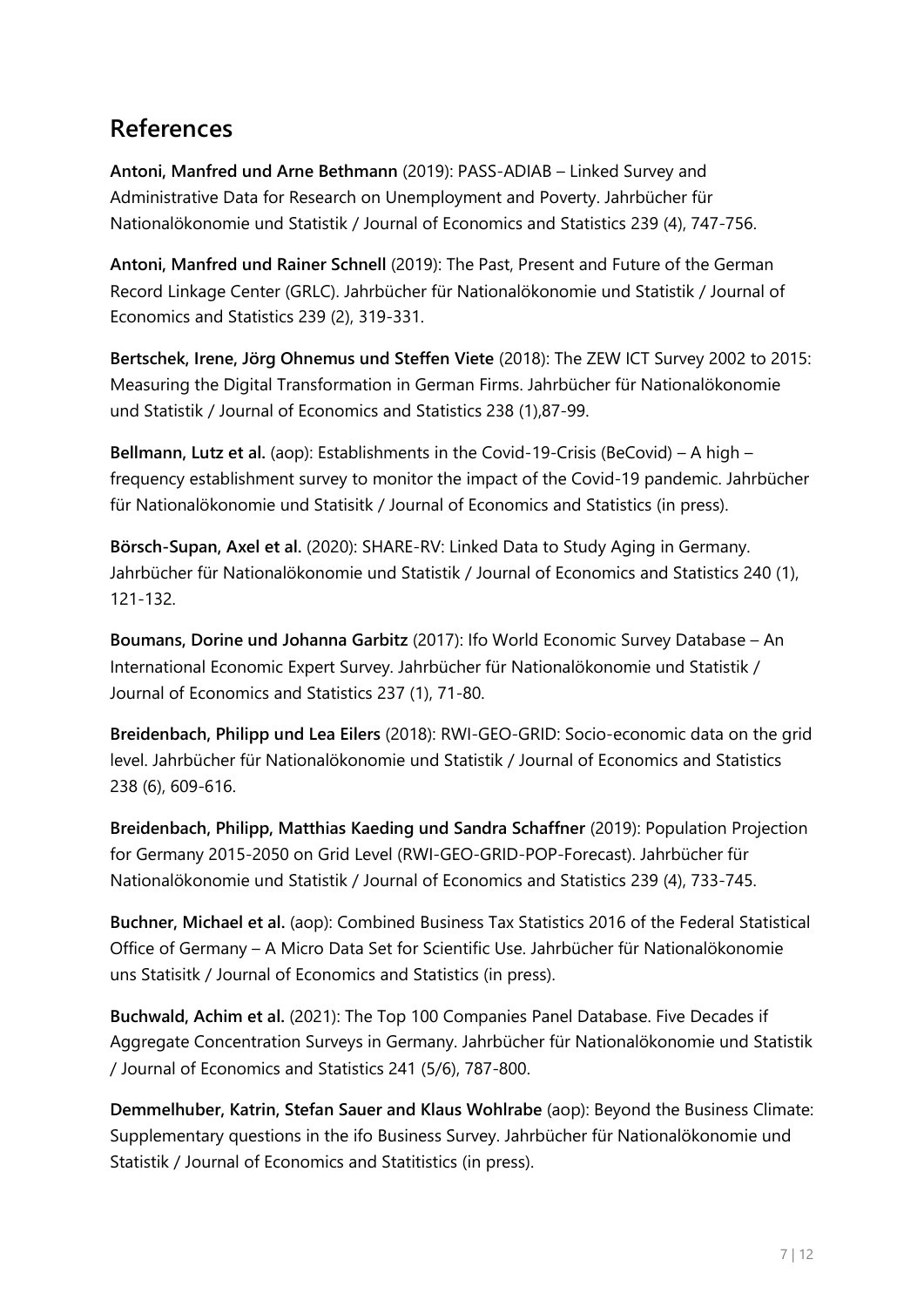**Dollmann, Jörg et al.** (aop): The DeZIM Panel- Data for Germany's Post-Migrant Society. Jahrbücher für Nationalökonomie und Statistik/ Journal of Economics and Statistics (in press).

**Dierks, Steffi, Alexander Schiersch und Jan Stede** (2020): Industry Conversation Tables for German Firm-Level Data. Jahrbücher für Nationalökonomie und Statistik / Journal of Economics and Statistics 240 (5), 677-690.

**Eberle, Johanna und Alexandra Schmucker** (2017): The Establishment History Panel – Redesign and Update 2016. Jahrbücher für Nationalökonomie und Statistik / Journal of Economics and Statistics 237 (6), 535-547.

**Eilers, Lea und Adam Pilny** (2018): Data from a Randomized Experiment: Financial Incentives on Weight Loss (RWI-Obesity). Jahrbücher für Nationalökonomie und Statistik / Journal of Economics and Statistics 238 (6), 591-600.

**Fedorets, Alexandra et al.** (aop): Data on Digital Transformation in the German Socio-Economic Panel. Jahrbücher für Nationalökonomie und Statistik / Journal of Economics and Statistics (in press).

**Fuß, Daniel, Jutta von Maurice und Hans-Günther Roßbach** (2016): A Unique Research Data Infrastructure für Educational Reserach and Beyond: The National Educational Panel Study. Jahrbücher für Nationalökonomie und Statistik / Journal of Economics and Statistics 236 (4), 4, 517-528.

**Goebel, jan et al.** (2019): The German Socio-Economic Panel (SOEP). Jahrbücher für Nationalökonomie und Statistik / Journal of Economics and Statistics 239 (2), 345-360.

**Görlitz und Tamm** (2017): Panel Data on Training Activities – Vourcher Recipients and Eligible Employees of the Program Bildungsprämie. Jahrbücher für Nationalökonomie und Statistik / Journal of Economics and Statistics 237 (4), 365-371.

**Haelg, Florian** (2020): The KOF Globalisation Index – A Multidimensional Approach to Globalisatuion. Jahrbücher für Nationalökonomie und Statistik / Journal of Economics and Statistics 240 (5), 691-696.

**Harries, Jan Philipp** (aop): A Dataset for Blockholders in US-Listed Firms. Jahrbücher für Nationalökonomie und Statistik / Journal of Economics and Statistics (in press).

**Heidorn, Helen und John P. Weche** (2021): Business Concentration Data for Germany. Jahrbücher für Nationalökonomie und Statistik / Journal of Economics and Statistics 241 (5/6), 801-811.

**Hofmann, Barbara, Markus Köhler und Michael Oberfichtner** (2016): New Register Data from the German Public Employment Service on Voluntary Unemployment Insurance. Jahrbücher für Nationalökonomie und Statistik / Journal of Economics and Statistics 236 (6), 665-671.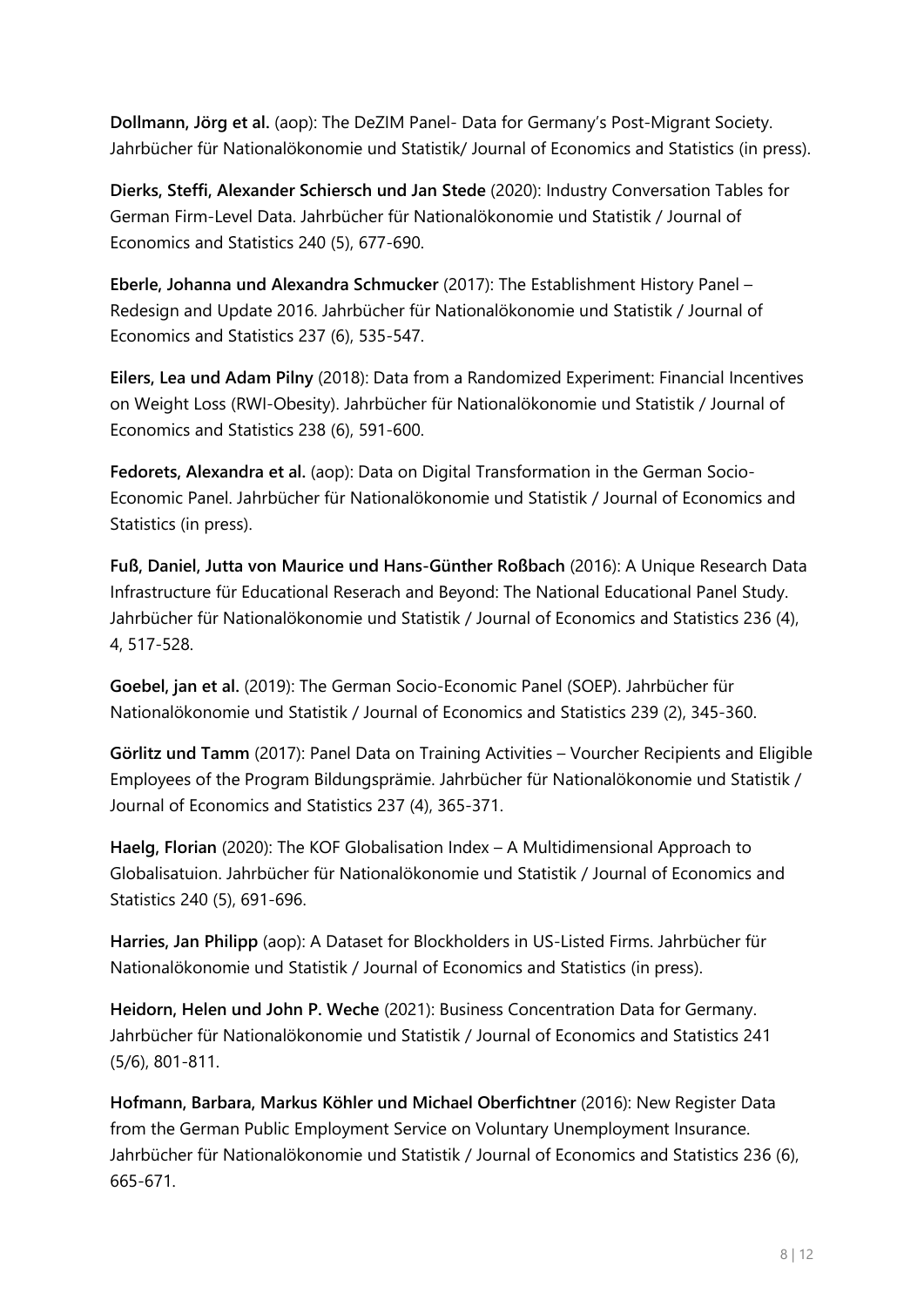**Jurkat, Anne, Rainer Klump and Florian Schneider** (aop): Tracing the Rise of Robots: The IFR Database. Jahrbücher für Nationalökonomie und Statistik / Journal of Economics and Statistics (in press).

**Keck, Wolfgang et al.** (2020): Statutory Pension insurance Accounts and Divorse: A New Scientific Use File. Jahrbücher für Nationalökonomie und Statistik / Journal of Economics and Statistics 240 (6), 825-835.

**Jacobsen, Jannes et al.** (2021): Growing Potentials for Migration Research using the German Socio-Economic Panel Study. Jahrbücher für Nationalökonomie und Statistik / Journal of Economics and Statistics 241 (4), 527-549.

**Klick, Larissa, Gerhard Kussel and Stephan Sommer** (2021): Green-SÖP: The Socio-ecological Panel Survey: 2012-2016. Jahrbücher für Nationalökonomie und Statistik / Journal of Economics and Statistics 241 (3), 405-414.

**Klick, Larissa und Sandra Schaffner** (2021): Regional Real Estate Price Indices for Germany, 2008 – 2019: RWI-GEO-REDEX. Jahrbücher für Nationalökonomie und Statistik / Journal of Economics and Statistics 241 (1), 119-129.

**Laible, Marie-Christine und Holger Görg** (2019): The German Management and Organizational Practices (GMOP) Survey. Jahrbücher für Nationalökonomie und Statistik / Journal of Economics and Statistics 239 (4), 723-732.

**Lang, Cornelia und Tim Kuttig** (2017): The Research Data Centre at the Halle Institute for Economic Research – Member of the Leibniz Association FDZ-IWH. Jahrbücher für Nationalökonomie und Statistik / Journal of Economics and Statistics 237 (2), 151-158.

**Lang, Volker et al.** (2020): An Introduction to the German Twin Family Panel (TwinLife). Jahrbücher für Nationalökonomie und Statistik / Journal of Economics and Statistics 240 (6), 837-847.

**Lange, Janine et al.** (2017): The German Doctoral Candidates and Doctorate Holders Study ProFile. Jahrbücher für Nationalökonomie und Statistik / Journal of Economics and Statistics 237 (4), 349-363.

**Leppert, Philipp** (2020): The Micro Data Linking-Panel: A Combined Firm Dataset. Jahrbücher für Nationalökonomie und Statistik / Journal of Economics and Statistics 240 (4), 525-535.

**Link, Sebastian** (2020): Harmonization of the ifo Business Survey's Micro Data. Jahrbücher für Nationalökonomie und Statistik / Journal of Economics and Statistics 240 (4), 543-555.

**Lüthen, Holger et al.** (2022): SOEP-RV: Linking German Socio-Economic Panel Data to Pension Records. Jahrbücher für Nationalökonomie und Statistik / Journal of Economics and Statistics 242 (2), 291-307.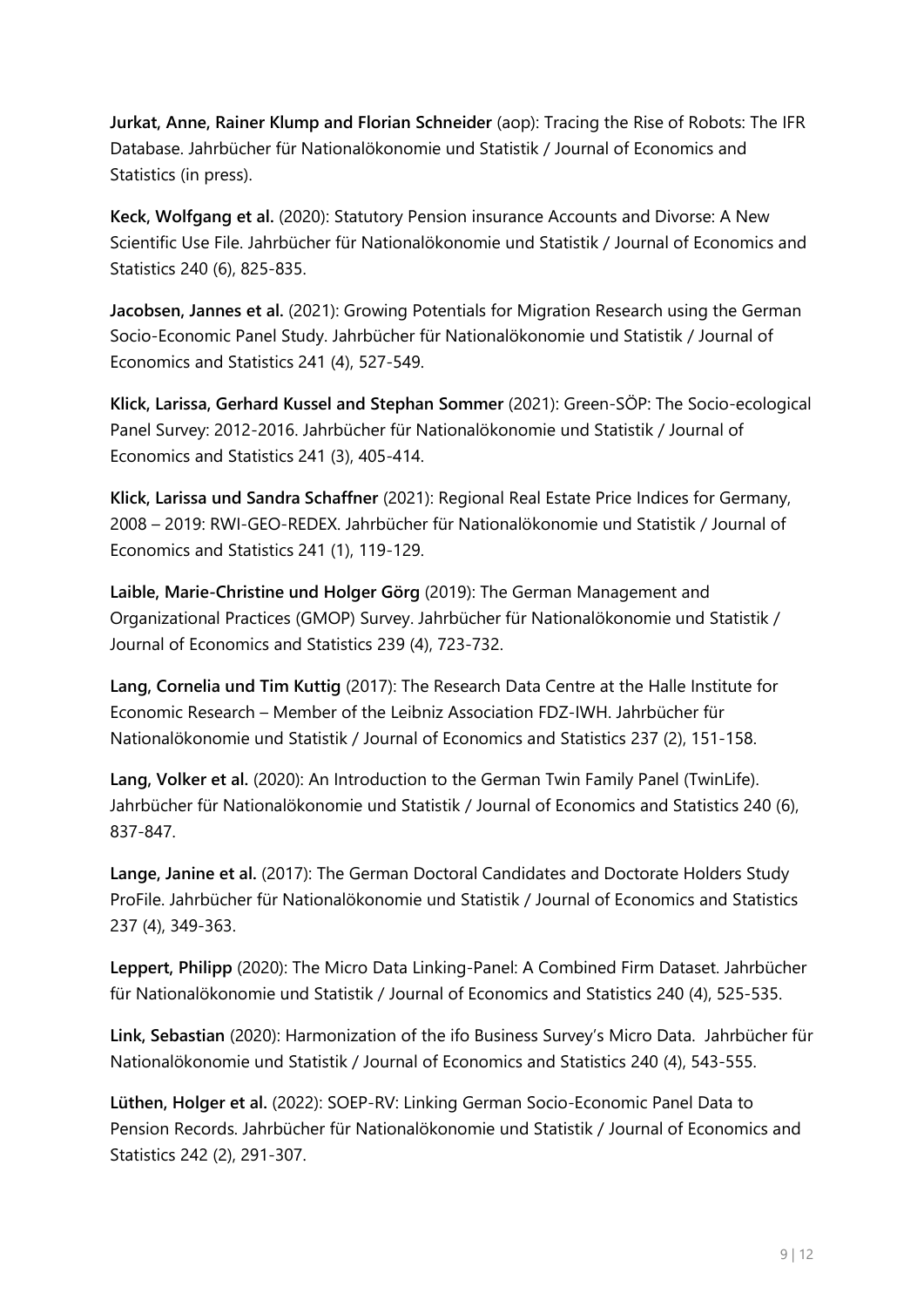**Matjeko, Leonie and Stephan Sommer** (aop): The Social Sustainability Barometer 2017 – 2019: Survey Data on the Energiewende. Jahrbücher für Nationalökonomie und Statistik / Journal of Economics and Statistics (in press).

**Meinel, Gotthard, Sikder, Sujit Kumar and Tobias Krueger** (2022): IOER Monitor: A Spatio-Temporal Research Data Infrastructure on Settlement and Open Space Development in Germany. Jahrbücher für Nationalökonomie und Statistik / Journal of Economics and Statistics 242 (1), 159-170.

**Perry, Anja und Beatrice Rammstedt** (2016): The Research Data Center PIAAC at GESIS. Jahrbücher für Nationalökonomie und Statistik / Journal of Economics and Statistics 236 (4), 581-593.

**Rahlf, Thomas** (2016): The German Time Series Dataset, 1834-2012. Jahrbücher für Nationalökonomie und Statistik / Journal of Economics and Statistics 236 (1), 129-143.

**Ruf, Kevin et al**. (2020): A unique Employer-Employee Study: the Linked personnel Panel (LPP) – Design, Extensions and Research Potential. Jahrbücher für Nationalökonomie und Statistik / Journal of Economics and Statistics 240 (1), 133-145.

**Schlömer-Laufen, Nadine und Stefan Schneck** (2020): Data for Mittelstand Companies in Germany at the IfM Bonn. Jahrbücher für Nationalökonomie und Statistik / Journal of Economics and Statistics 240 (6), 849-859.

**Spieß, C. Katharina, Pia S. Schober und Juliane F. Stahl** (2020): Early Childhood Education and Care Quality in the Socio-Economic Panel (SOEP) – the K2ID-Soep Study, Jahrbücher für Nationalökonomie und Statistik / Journal of Economics and Statistics 240 (1), 111-120.

**Stüber, Heiko und Stefan Seth** (2019): The Public Release Data of the Administrative Wage and Labor Market Plow Panel. Jahrbücher für Nationalökonomie und Statistik / Journal of Economics and Statistics 239 (2),333-344.

**Tillmann, Robin et al.** (aop): The Swiss Household Panel (SHP). Jahrbücher für Nationalökonomie und Statistik / Journal of Economics and Statistics (in press).

**Wagner, Joachim** (2015): All Along the Data Watch Tower: 15 Years of European Data Watch in Schmollers Jahrbuch. Schmollers Jahrbuch / Journal of Applied Social Science Studies 135 (3), 401-410.

**Wagner, Joachim** (2016): Exporter and Importer Dynamics Database for Germany. Jahrbücher für Nationalökonomie und Statistik / Journal of Economics and Statistics 236 (3), 411-420.

**Wagner, Joachim** (2020a): Transaction Data for Germany's Exports and Import of Goods. Jahrbücher für Nationalökonomie und Statistik / Journal of Economics and Statistics 240 (4), 537-542.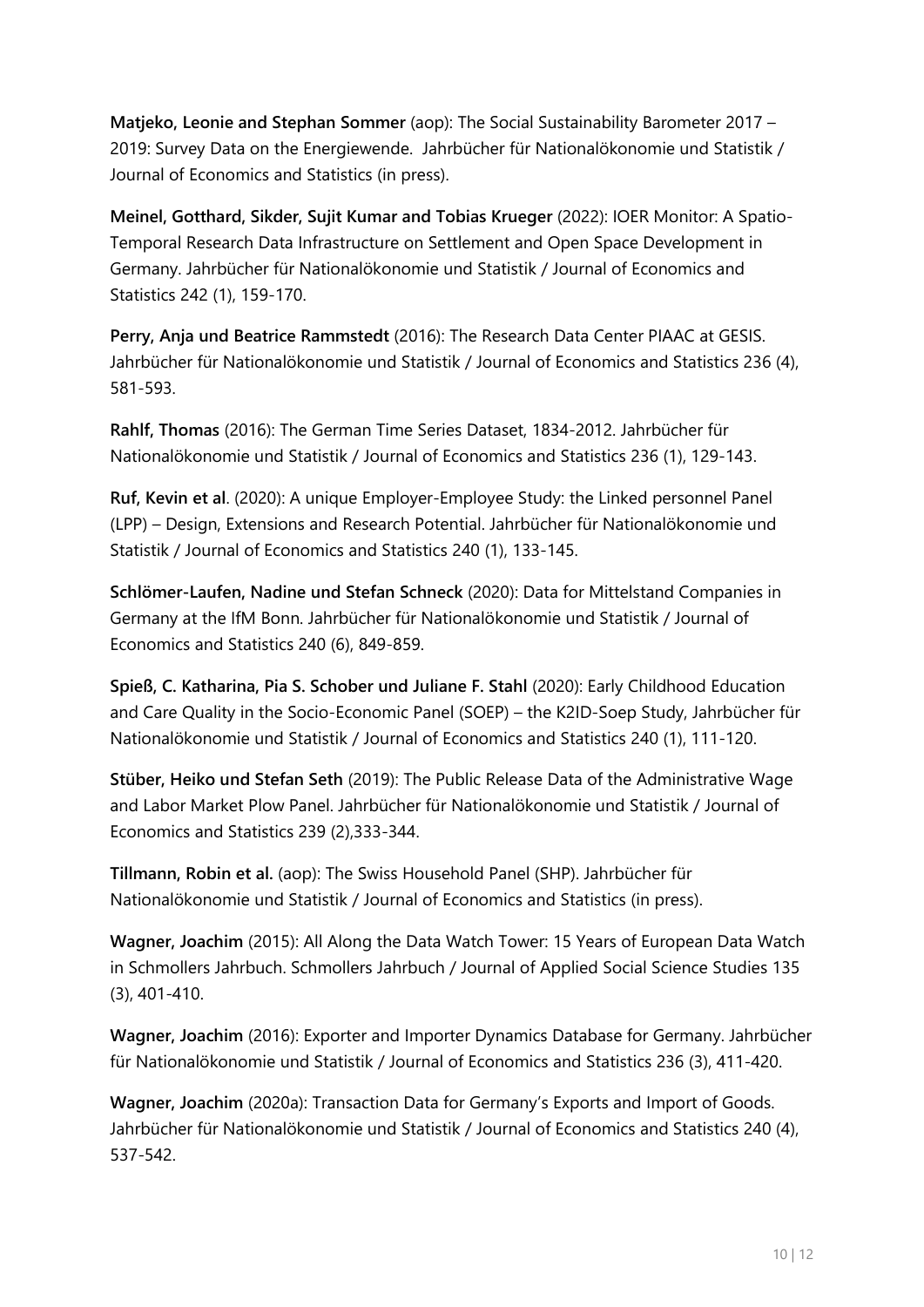**Wagner, Joachim** (2020b): Data Observer – Fünf Jahre Service für die empirische Wirtschaftsforschung. Perspektiven der Wirtschaftspolitik 21 (4), 422-424.

**Warnecke, Christian** (2018): New Survey Data on the Role of Universities in the German Regional Innovation System. Jahrbücher für Nationalökonomie und Statistik / Journal of Economics and Statistics 238 (6), 601-608.

**Watson, Nicole and Mark Wooden** (2021): The Household, Income and Labour Dynamics in Australia (HILDA) Survey. Jahrbücher für Nationalökonomie und Statistik / Journal of Economics and Statistics 241 (1), 131-141.

**Weinhardt, Michael et al.** (2017): The Linked Employer-Employee Study of the Socio-Economic Panel (SOEP-LEE): Content, Design and Research Potential. Jahrbücher für Nationalökonomie und Statistik / Journal of Economics and Statistics 237 (5), 457-467.

**Wöhrmann, Anne M., Corinna Brauner and Alexandra Michel** (2021): BAuA-Working Time Survey (BAuA-WTS; BAuA-Arbeitszeitbefragung). Jahrbücher für Nationalökonomie und Statistik / Journal of Economics and Statistics 241 (2), 287-295.